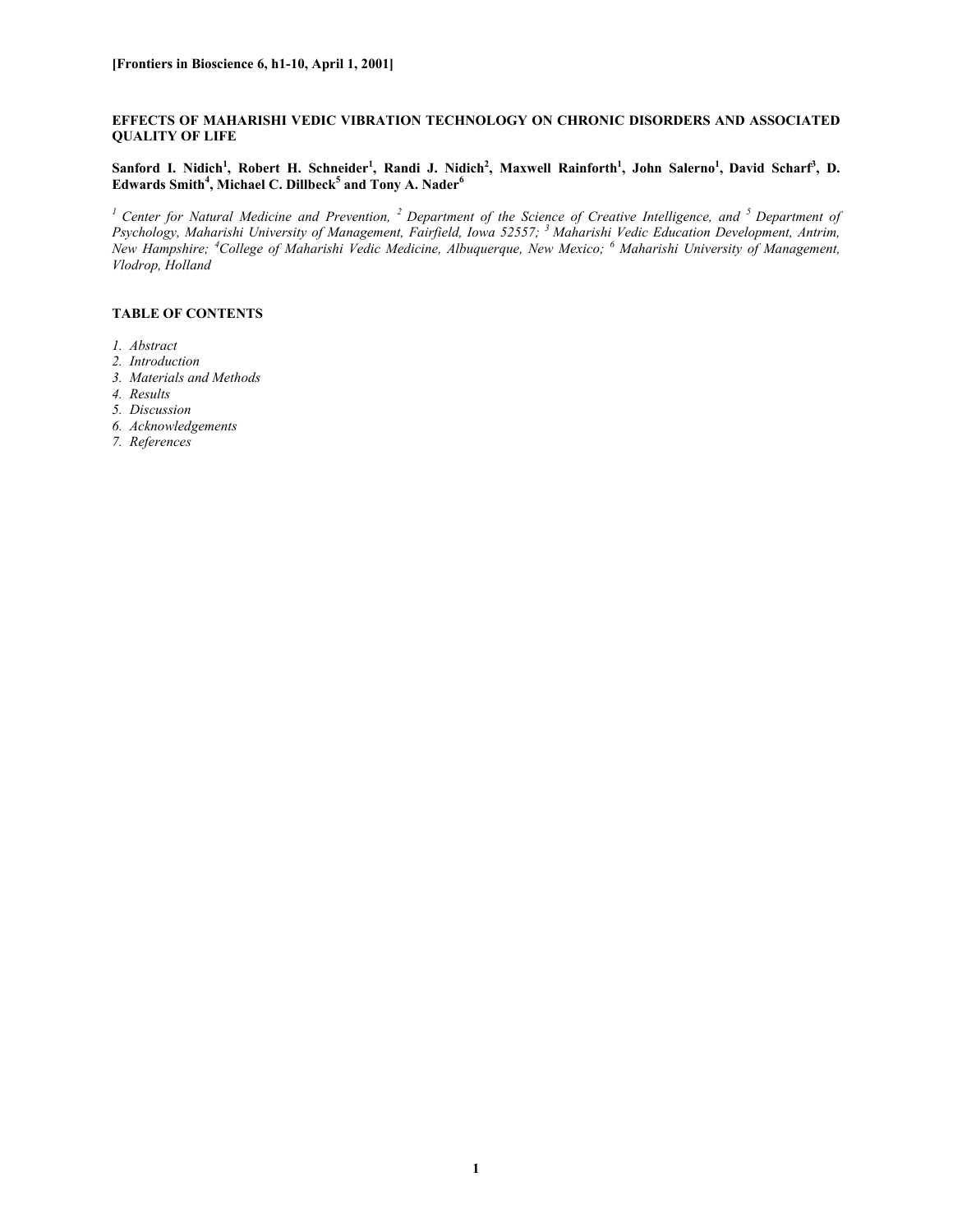### **1. ABSTRACT**

There is a growing interest for more effective, innovative programs to address the chronic illness suffered by approximately 40 percent of the U.S. population. The purpose of this study was to evaluate the effects of a new Maharishi Vedic Medicine program—the Maharishi Vedic Vibration Technology—on the quality of life of individuals with chronic disorders. A total of 213 individuals took part in the study (mean age=48.55 years; average length of time of chronic illness=18.42 years). Results showed that over three sessions, the average self-reported improvement in chronic illness was 40.97 percent. Conditions related to neck pain improved the most (51.25%), followed by respiratory ailments (48.00%), digestive problems (46.90%), mental health, including anxiety and depression (46.34%), arthritis (41.57%), insomnia (37.38%), back pain (36.32%), headaches (35.83%), cardiovascular conditions  $(22.31\%)$ , and eye problems  $(21.19\%)$ . Findings also showed significant reductions in frequency of discomfort or pain ( $p$ <.000001), intensity of discomfort ( $p$ <.000001), and disabling effects of the discomfort in daily activity  $(p<.000001)$ , in addition to overall improvement in mental health  $(p< .000001)$  and vitality  $(p< .000125)$ . Possible mechanisms of action are presented.

## **2. INTRODUCTION**

The impact of chronic illness on the daily life of the individual and society is a growing concern among the public and the US health care system (1-4). A study published in a 1996 issue of the Journal of the American Medical Association reported that over 45% of people in the United States—123 million people out of the current population—suffer from one or more chronic diseases (5). National surveys indicate that one-third of the population is afflicted by chronic pain, especially backaches, neck pain and migraines (6-8). Other surveys of the adult population have shown the prevalence of chronic mental disorders— 20% for major or minor depression, and 19% for anxiety disorders  $(9,10)$ .

The economic impact of chronic diseases has been estimated at \$659 billion annually, and is a major contributor to escalating health care costs (5). Severe chronic illnesses affect 17% of the general population but account for 47% of medical expenditures (5). This has led to pressure to contain the costs of treating individuals suffering from these diseases through "managed care," and controversy over the ethics of controlling health care utilization of those with extreme needs (11).

The high prevalence and social costs underscore the limitations of modern health care practices in preventing and treating these disorders. Moreover, the adverse side effects of standard medical treatments are widely recognized, and are of special concern when medication is prolonged over several years (4,12). Side effects of drugs may also discourage patient compliance with their prescribed treatment regimen (12). As a consequence there is a growing interest among the public and professional practitioners for health care programs that

can either substitute for or complement standard conventional medicine without harmful side effects. This is reflected in 42% of adults reporting use of alternative medicine therapies in 1997 (13).

Maharishi Vedic Medicine is a comprehensive, system of prevention-oriented natural medicine, based on the ancient Vedic approach to health—recently restored by Maharishi Mahesh Yogi, in collaboration with leading expert practitioners and scientists (2,15,22). It includes a wide breadth of clinical procedures applicable to the prevention and treatment of acute and chronic diseases, as well as health promotion (14,15). There has been extensive clinical research previously conducted on several modalities of Maharishi Vedic Medicine, including the Transcendental Meditation program (16-20).

The Maharishi Vedic Vibration Technology, a component of Maharishi Vedic Medicine, utilizes sounds, derived from the Veda and Vedic Literature, to enliven the inner intelligence at the basis of the physiology (21). According to Nader, the 40 aspects of the Veda and Vedic Literature, are the laws of nature, the impulses of intelligence, that structure the human physiology  $(22)$ . The structures and functions of the different aspects of the Vedic Literature have been shown by Nader to have an exact correspondence with the structures and functions of the human physiology, leading to the conclusion that the human body is a replica of the Veda (22). When the sounds of these Vedic texts are applied in the Maharishi Vedic Vibration Technology program, the predicted effect is that of restoring the orderly functioning of specific areas of the physiology while having a general positive effect on the body as a whole (21).

Previous research on the Maharishi Vedic Vibration Technology program was conducted by Nader and colleagues on 358 cases of chronic disorder in the categories of arthritis, back problems, headaches, digestive problems, asthma, and skin problems (21,23). The research was designed as a double-blind experiment. Significant percentage of improvement in the 6 categories of chronic disorder was found for experimental vs. placebo control conditions over one session.

The current study was conducted to further evaluate the effects of the Maharishi Vedic Vibration Technology on the quality of life of individuals suffering from chronic disorders. Quality of life refers to patients appraisal of and satisfaction with their current level of functioning compared to what is perceived to be ideal (24). Quality of life includes self-perception of one's physical, functional, emotional, and social wellbeing (25). Subjective evaluations of health status have been found to significantly predict health care utilization and mortality due to chronic disease (26).

The specific objectives of the study were to assess: 1) percentage of improvement in chronic illness across a wide-range of categories; 2) change in frequency of discomfort or pain from chronic illness, intensity of discomfort, and the disabling effects of the discomfort in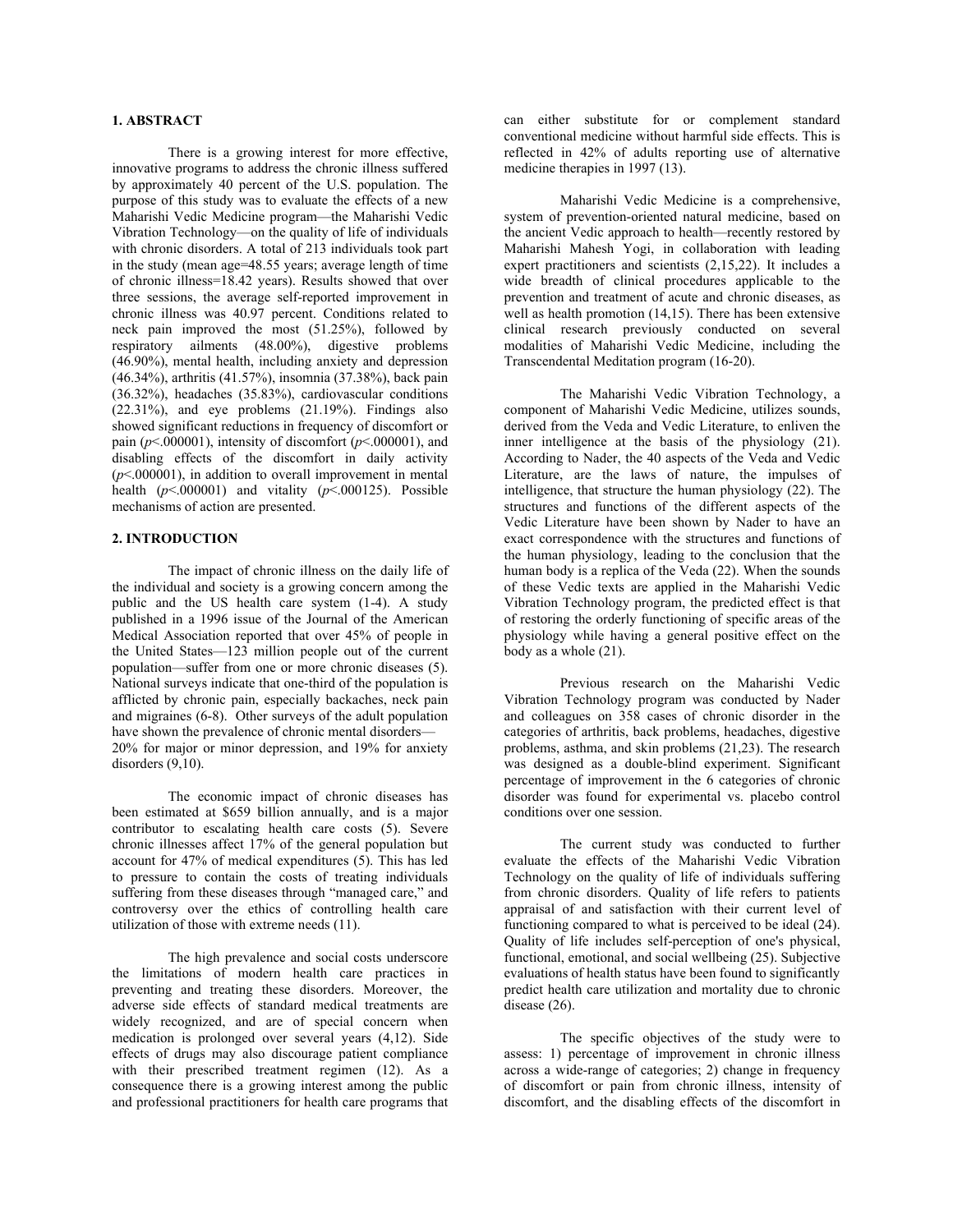daily activity; 3) the extent to which change in the frequency and intensity of discomfort and the disabling effects of discomfort in daily activity contributed to subjects' reported improvement in chronic illness; and 4) change in overall mental health status and vitality.

#### **3. MATERIALS AND METHODS**

A total of 213 individuals with 352 cases of chronic disorders were studied in Fairfield, Iowa. The mean age of the subjects was 48.55 years (SD=11.16), with a range of 11 to 86 years. Fifty-two percent of the subjects were female. The average length of time of chronic illness was 18.42 years and the average severity of illness was moderate (2.3 on a scale of 1 to 4).

Each subject participated in 3 sessions, lasting about 20 minutes per disorder, over an average of 5 days. The Maharishi Vedic Vibration Technology program was administered by trained experts who have been specially instructed how to apply the sounds of the program from the field of pure consciousness, which has been described as the Unified Field of Natural Law (21,28). Using this technique of consciousness, the expert directs his or her attention towards the area or problem being addressed.

To assess the primary outcome of the study, all subjects were asked to report percentage of change in their specific chronic illness. Subjects responded to a test item, indicating percentage of improvement, immediately after their third session was completed.

A within-group design, with subjects serving as their own controls, was used to assess change in the secondary quality of life variables described below. Subjects were asked to fill out a 3-question pain questionnaire, based on items from the Clinical Back Pain Questionnaire (27), at baseline and immediately after the last session. This questionnaire had a 5-point Likert scale:

1. How often have you experienced discomfort or pain from your health disorder? (Not at all to Almost always)

2. Please rate the intensity of your discomfort or pain by circling the number that best describes your pain. (No discomfort at all to Severe discomfort)

3. Does the discomfort prevent you from carrying out your work/housework and other daily activities? (Not at all to Severely affected)

A subgroup of the study sample (n=87 cases) volunteered to take the standardized Short-Form (SF)-36 mental health (5 items) and vitality (4 items) subscales at baseline and immediately after the last session. These quality of life subscales had a 6-point Likert response set.

The primary outcome of the study, percentage of improvement in chronic illness, was reported in terms of the mean for all cases combined and for each category of chronic illness with 10 or more cases. Two-tailed paired ttests were used for statistical analyses of all secondary

outcomes. In addition, multiple regression was used to determine the extent to which change in the frequency and intensity of discomfort and the disabling effects of discomfort in daily activity contributed to subjects' reported improvement in chronic illness.

#### **4. RESULTS**

The average reported improvement in chronic illness after 3 sessions of the Maharishi Vedic Vibration Technology program was 40.97 percent. An analysis of 10 categories (in which there were 10 or more cases) found that conditions related to neck pain improved the most  $(n=16;$  average improvement of 51.25%), followed by respiratory ailments (n=20; 48.00%), digestive problems (n=71; 46.90%), mental health, including anxiety and depression (n=64; 46.34%), arthritis (n=23; 41.57%), insomnia (n=21; 37.38%), back pain (n=33; 36.32%), headaches and migraines (n=12; 35.83%), cardiovascular conditions  $(n=13, 22.31\%)$ , and eye problems  $(n=16;$ 21.19%). All other categories combined (n=59), with fewer than 10 cases per category, had an average reported improvement of 36.20% **(figure 1).** No significant relationships were found between percentage of improvement in chronic illness and either severity of illness or number of years having the illness.

## **INSERT FIGURE 1 ABOUT HERE**

Subjects also reported significant reductions in frequency of discomfort or pain from chronic illness (mean=-0.96, *p*<.000001), intensity of discomfort or pain (mean= $-0.62$ ,  $p<0.00001$ ), and the disabling effects of discomfort from chronic illness in daily activity (mean=- 0.53,  $p \le 0000001$ ) over the three sessions (table 1). The effect size for reduction in frequency of discomfort was large (ES=-.85), the effect size for reduction in intensity of discomfort was moderate to large (ES=-.65), and the reduction in disabling effects in daily activity was moderate  $(ES=-.45)$ .

## **INSERT TABLES 1 AND 2 ABOUT HERE**

**Table 2** describes the association between these three discomfort variables and subjects' reported percentage of improvement in chronic illness. In terms of all disorders, significant relationships were found between change in all three factors and percentage of improvement in chronic illness. The multiple correlation coefficient, indicating the overall contribution of the three variables to subjects' reported improvement in chronic illness, was .336  $(p<.001)$ . When considering only severe to very severe cases across all disorders, again all three factors were found to significantly correlate with percentage of improvement in chronic illness. The multiple correlation coefficient was .489 ( $p<.01$ ).

In terms of change in overall mental health and vitality, a significant improvement in both of these factors was found across all cases **(table 1).** For mental health there was an improvement of  $0.40$  ( $p < .000001$ ) and for vitality an increase of 0.43 (*p*<.000125) was observed. The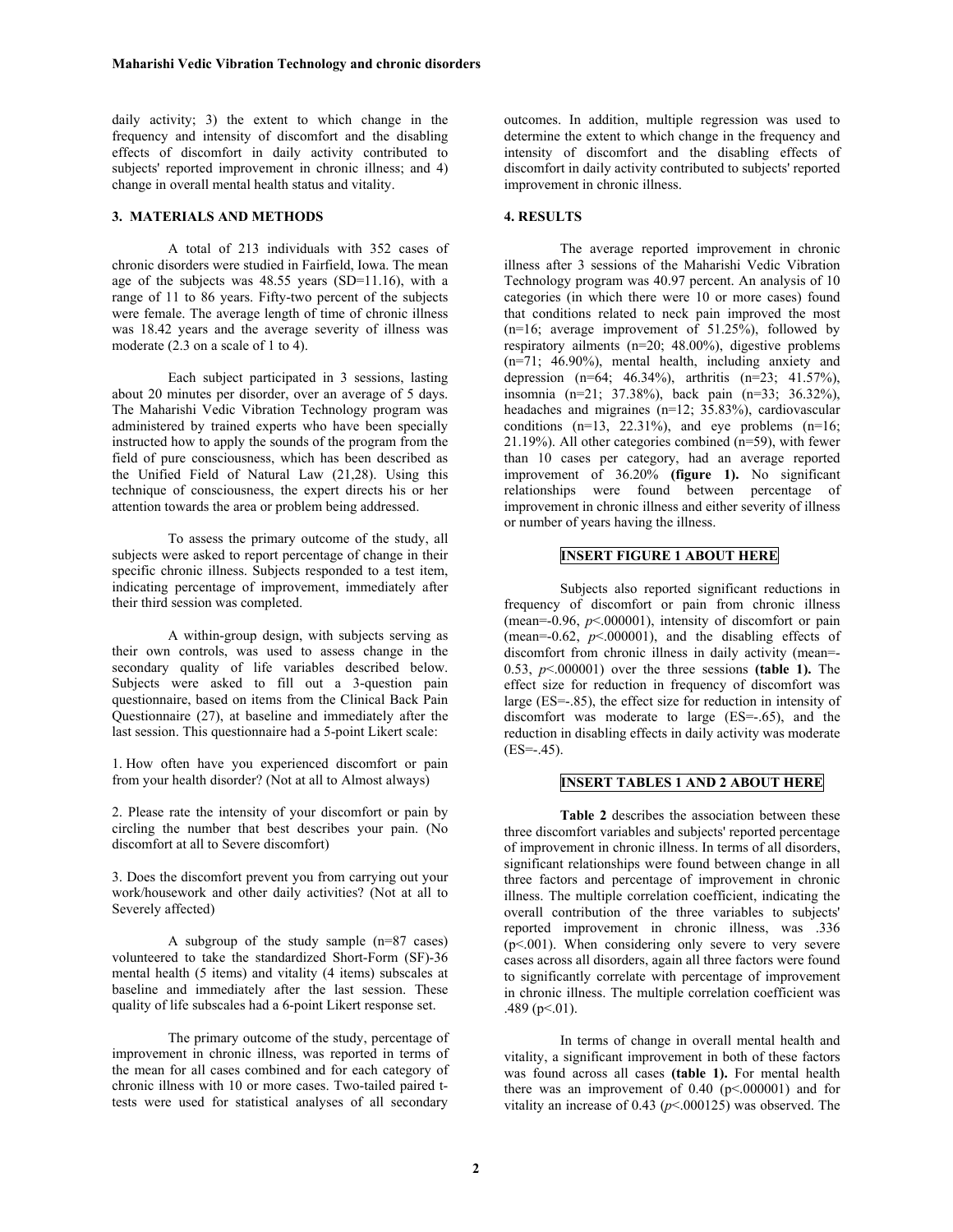effect sizes for both mental health (ES=.41) and vitality (ES=.39) were in the moderate range.

### **5. DISCUSSION**

The above findings suggest that the Maharishi Vedic Vibration Technology was effective in improving the short-term condition of subjects, suffering from a range of chronic illnesses. The average reported improvement in chronic illness was 41%. These results did not appear to be associated with duration of chronic illness or level of severity.

The results of this study are promising in that they show that individuals suffering from a wide-range of chronic disorders may achieve a substantial improvement in only three sessions of an innovative, nonpharmacological, natural medicine approach. The disorders which showed the most improvement included neck pain, respiratory ailments, digestive problems, mental health disorders, and arthritis. These categories demonstrated 40% or greater improvement. Other categories, which showed at least 35% improvement included insomnia, back pain, and headaches and migraines. Also, an average improvement of 36% was observed when all other disorders--which had fewer than 10 cases each--were combined. The finding that eight major categories of chronic disorders showed more than 35% improvement is consistent with the theory presented by Nader that the proper application of Vedic sounds can restore the orderly functioning of specific areas of the physiology (21,22).

The above findings, indicating substantial improvement in subjects' chronic illness, are supported by more specific quality of life outcomes, showing improvement in physical, functional, and emotional wellbeing. Significant reductions were found in frequency and intensity of discomfort or pain and the disabling affects of discomfort from chronic illness in daily activity. Significant increases in mental health and vitality were also observed over three sessions. The improvements in mental health and vitality suggest a positive effect on the mind and body as a whole due to the Maharishi Vedic Vibration Technology program.

Additional findings of the study showed that change in all three discomfort variables—frequency of discomfort, intensity, and disabling effects in daily activity—appeared to significantly contribute to subjects' reported improvement in chronic illness. Those subjects' who tended to report the highest percentages of improvement also tended to report the largest decreases in frequency of discomfort, intensity of discomfort, and disabling effects of discomfort in daily activity. The same pattern of responses was observed when taking into account only those cases rated severe to very severe.

While an alternative explanation of the above results could include a "placebo effect," Nader et al in a series of double-blind placebo-controlled trials previously reported significant improvement in chronic disorders due to the Maharishi Vedic Vibration Technology compared to well-designed placebo controls (21,23). This suggests that the study results reported here are due to an active intervention rather than the prescribed program acting as a placebo.

Nader, Smith et al discuss in detail several physical and physiological mechanisms for the effects of the Maharishi Vedic Vibration Technology (23). This theory is based upon principles from Maharishi Vedic Medicine, unified quantum field theories, and selforganization.

From the perspective of Maharishi Vedic Medicine, the body is the expression of fundamental laws of nature, or impulses of intelligence, which not only underlie the structures and functions of all levels of the physiology—including cells, tissues, organs, and the whole physiology—but underlie and govern the orderly functioning of the entire universe. The unified basis of these laws is an unmanifest field of pure intelligence, or consciousness, referred to in modern quantum field theory as the unified field of natural law (22,28,29). It is proposed that the laws of nature emerging from this 'unified field' are first expressed in the physical universe as waves, whose subtle expression is available in the sounds of the 40 aspects of the Veda and Vedic literature (23). These subtle 'vibrations,' or sounds of the Veda and Vedic Literature are applied to specific 'disordered' parts of the physiology to enliven the underlying intelligence of that part, thereby, transforming a disorderly condition of bodily functioning into a more orderly one.

A further understanding of how this inner intelligence of the body can directly transform 'disorder into order' may be understood from self-organization and chaos theories. These theories are useful in explaining how a specific delicate impulse or stimulus, in the form of the sounds used in the Maharishi Vedic Vibration Technology program, is capable of producing a relatively instantaneous orderly change in the functioning of the physiology (23). This has been studied mathematically in autocatalytic cyclic reaction chains, whose dynamic patterns easily shift from chaos to order if one slightly varies specific control parameters (30). Related to the physiology, Freeman (31) for example, discovered that a faint stimulus of the receptor neurons in the nasal passages is sufficient to induce an orderly shift in the firing patterns of neurons.

Together, the above principles from Maharishi Vedic Medicine, quantum field theory, and selforganization theory help to broadly explain the underlying mechanics of how the Maharishi Vedic Vibration Technology program can effect rapid improvement in chronic illness conditions. Future research studies on MVVT can elucidate more detailed underlying mechanisms.

The following three examples of subjects' experiences provide a narrative description of the effects of the Maharishi Vedic Vibration Technology program on chronic disorders: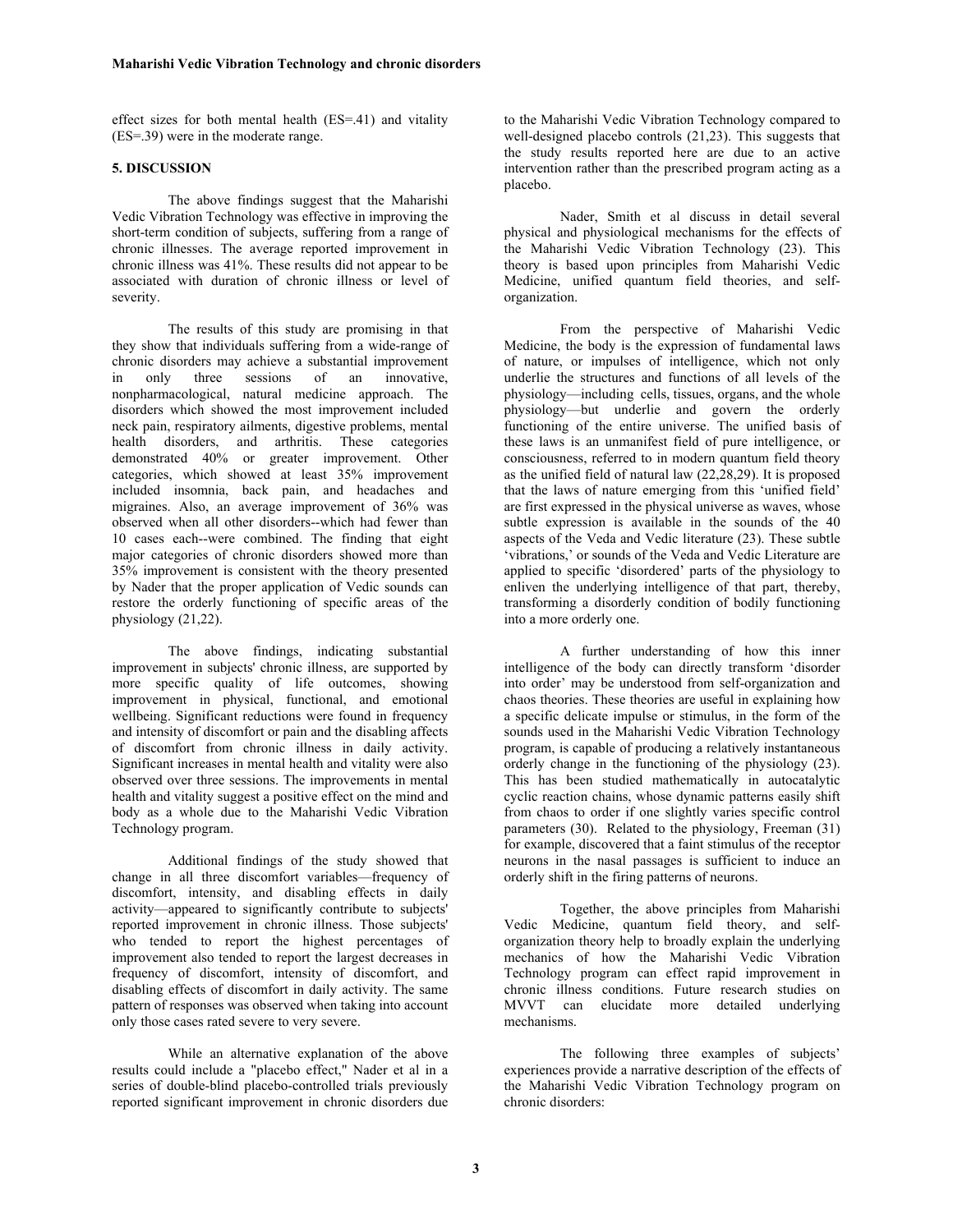I went into the Maharishi Vedic Vibration Technology consultation as a last resort, resigned to live with pain and numbness in the hips and thigh caused by a back injury. My first session was a wonderfully nourishing and blissful experience that produced immediate results. And with the bliss came a life-giving energy, a dynamism that also had receded…. I feel happier and more a part of the pace of normal life (case #1).

I had consultations for three disorders: anxiety, insomnia, and depression. These were long-standing problems which interfered greatly with my quality of life. After the first session, I felt about 80 percent relief. I felt a profound change taking place in my body and mind, including a very clear experience of healing in my brain physiology. Since my consultation I have continued to enjoy relief of perhaps 60 to 70 percent. I am sleeping better, am far less anxious and depressed and, for the first time in a very long time, am experiencing happiness, peace and hope (case #2).

For the last two years, due to whiplash from an auto injury, I have experienced lack of mobility in my neck and the loss of functioning in my arm. On the first day of the Maharishi Vedic Vibration Technology consultation I felt a profound change. At the beginning of the session the injured arm and the area around the neck felt heavy, thick, and full of inertia, but during the session they became sweet, light, and comfortable (case #3).

These three examples illustrate the potential of the Maharishi Vedic Vibration Technology program to immediately relieve pain and restore balance to the affected part of the body (cases #1 and 3) and improve mental health (case #2).

The question of whether these short-term changes would persist over time is an important one when considering clinical applications. While this study was not designed to address this question, it is recommended that future studies on the Maharishi Vedic Vibration Technology program build into their protocols the evaluation of longer-term effects of this program. The use of physiological measures to assess objective change in specific chronic disorders would further advance the knowledge of the potential benefits of this program.

In view of the prevalence of chronic disorders, side effects of standard treatments, and the economic impact of treating these disorders, continuing research on new treatment approaches should be a high priority in the field of preventive medicine. Based upon the findings of this study and that of Nader, Smith et al (23), the Maharishi Vedic Vibration Technology program shows great promise in the improvement of chronic illness.

# **6. ACKNOWLEDGEMENT**

The authors are very grateful to Susan Normandin Pavelka and Jeff Peckman for their assistance in project administration and data collection.

#### **7. REFERENCES**

1. Beckett M., M. Weinstein, N. Goldman & L. Yu-Hsuan: Do health interview surveys yield reliable data on chronic illness among older respondents? *Am J Epidemiol* 151, 315-23 (2000)

2. Schneider R.S., B. Charles, D. Sands, D.D. Gerace, R. Averbach & S. Rothenberg: The Maharishi Vedic Approach to Health and Colleges of Maharishi Vedic Medicine—Creating perfect health for the individual and a disease-free society. *Modern Science and Vedic Science* 7, 299-315 (1997)

3. Fuchs V.: The health sector's share of the gross national product. *Science* 247, 534-538 (1990)

4. Leape L.: Error in Medicine. *JAMA* 272, 1851-1857 (1994)

5. Hoffman C., D. Rice & H. Sung: Persons with chronic conditions: Their prevalence and costs. *JAMA* 276, 1473- 1479 (1996)

6. Magni G., M. Marchetti, C. Moreschi, H. Merskey & S.R. Luchini: Chronic musculoskeletal pain and depressive symptoms in the National Health and Nutrition Examination. I. Epidemiologic follow-up study. *Pain* 53, 163-8 (1993)

7. Borghouts J.A., B.W. Koes, H. Vondeling & L.M. Bouter: Cost-of-illness of neck pain in The Netherlands in 1996. *Pain* 80, 629-36 (1999)

8. Deyo R.A. & Y.J. Tsui-Wu: Functional disability due to back pain. A population-based study indicating the importance of socioeconomic factors. *Arthritis Rheum* 30, 1247-53 (1987)

9. Williams S.J., R.L. Seidman, J.A. Drew, B.L. Wright, J.P. Elder & M.E. McGann: Identifying depressive symptoms among elderly Medicare HMO enrollees. *HMO Pract* 9, 168-73 (1995)

10. Kessler D., K. Lloyd, G. Lewis & D.P. Gray: Cross sectional study of symptom attribution and recognition of depression and anxiety in primary care. *BMJ* 318, 436-9 (1999)

11. Druss B.G., M. Schlesinger, T. Thomas & H. Allen: Chronic illness and plan satisfaction under managed care. *Health Aff* 19, 203-9 (2000)

12. Dunbar-Jacob J., K. Dwyer & E.J. Dunning: Compliance with antihypertensive regimen: A review of

<sup>®</sup>Transcendental Meditation and TM are service marks registered in the U.S. Patent and Trademark Office, licensed to Maharishi Vedic Education Development Corporation and used under sublicense. The following service marks and trade names are licensed to Maharishi Vedic Education Development Corporation and used under sublicense: Maharishi Vedic Medicine, Maharishi Vedic Vibration Technology.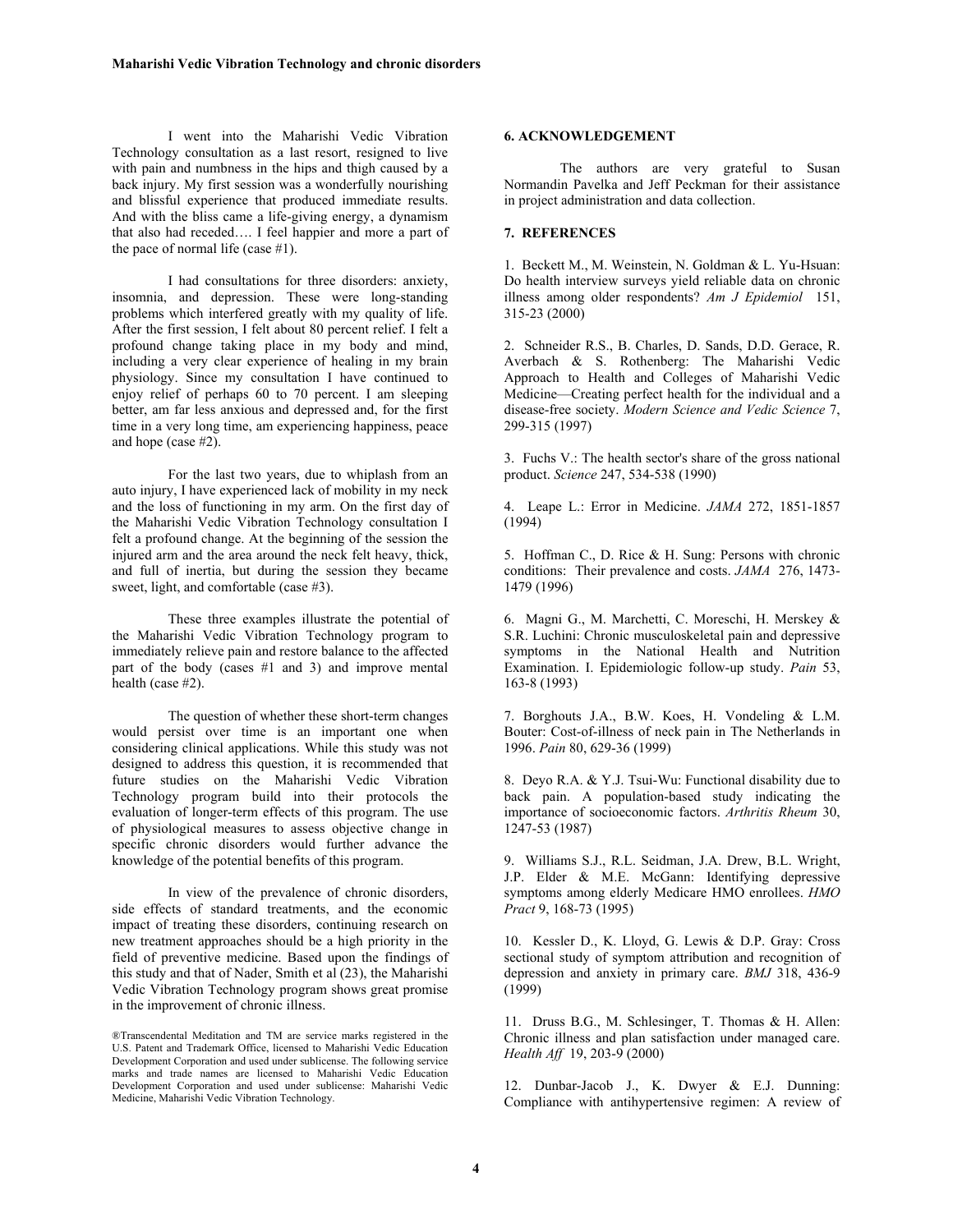the research in the 1980's. *Ann Behav Med* 13, 31-39 (1991)

13. Eisenberg D.M., R.B. Davis, S.L. Ettner, S. Appel, S. Wilkey, M. Van Rompay & R.C. Kessler: Trends in alternative medicine use in the United States, 1990-1997: results of a follow-up national survey. *JAMA* 280, 1569-75 (1998)

14. Sharma H. & C. Clark. Contemporary Ayurveda: Medicine and Research in Maharishi Ayur-Veda. New York: Churchill Livingston (1998)

15. Nader T., S. Rothenberg, R. Averbach, B. Charles, J.Z. Fields & R.H. Schneider: Improvements in chronic diseases with a comprehensive natural medicine approach: A review and case series. *Behav Med* 26, 34-46 (2000)

16. Sharma H.M. & C.N. Alexander: Maharishi Ayurveda: Research Review—Part 2. *Alt Med J* 3, 21-28 (1996)

17. Sharma H.: Maharishi Ayurveda. In: Micozzi M, ed. Fundamentals of Complementary and Alternative Medicine. New York: Churchill Livingstone:243-257 (1996)

18. Chalmers R., G. Clements, H. Schenkluhn & M. Weinless, eds. Scientific Research on the Transcendental Meditation program: Collected Papers (Vol. 2-4). Vlodrop, The Netherlands: MVU Press (1990)

19. Orme-Johnson D. & K. Walton: All approaches to preventing or reversing effects of stress are not the same. *Am J Health Promot* 12, 297-299 (1998)

20. Schneider R.H., C.N. Alexander, J. Salerno, D. Robinson, J. Fields & S. Nidich: Disease prevention and Health Promotion in the Aging with a Traditional System of Natural Medicine—Maharishi Vedic Medicine. *J Aging Health* (in press)

21. Nader T.: Scientific research on the instant relief program. *Available from: URL: http://www.vedichealth.com/healing/index.html* (1997)

22. Nader T. Human Physiology-Expression of Veda and the Vedic Literature. Vlodrop, Holland: Maharishi University Press (1995)

23. Nader T., D. Smith, M. Dillbeck, V. Schanbacher, S. Dillbeck, P. Gallois, S. Beall-Rougerie, R. Schneider, S. Nidich, G. Kaplan & S. Belok: A double blind randomized controlled trial of Maharishi Vedic Vibration Technology in subjects with arthritis. *Fronters in Bioscience* (in press), (2001)

24. Cella D.F. & E.A. Cherin: Quality of life during and after cancer treatment. *Compr Ther* 14, 69-75 (1988)

25. Cella D.F. & A.E. Bonomi: Measuring quality of life: 1995 update. *Oncol* 9, 47-60 (1995)

26. Kaplan G., V. Barell & A. Lusky: Subjective state of health and survival in elderly adults. *J Gerontol: Soc Sci*  43, S114-S120 (1988)

27. Ruta D.A., A.M. Garratt, D. Wardlaw & I.T. Russell: Developing a valid and reliable measure of health outcome for patients with low back pain. *Spine* 19, 1887-96 (1994)

28. Hagelin J.: Is Consciousness the Unified Field? A Field Theorist's Perspective. *Modern Science and Vedic Science*  1, 29-88 (1987)

29. Hagelin J.: Restructuring Physics From its Foundation in Light of Maharishi's Vedic Science. *Modern Science and Vedic Science* 3, 3-72 (1989)

30. Nagy-Ungvarai Z.: Experimental Study of the Chemical Waves in the Ce-Catalyzed Belousov-Zhabotinsky Reaction 2. Concentration Profiles. *J Phys Chem* 93, 2760- 2764 (1989)

31. Freeman W.J.: Neural networks and chaos. *J Theor Bio*  171, 13-8 (1994)

**Keywords:** Maharishi Vedic Medicine, Maharishi Vedic Vibration Technology, Quality Of Life, Chronic Disorders

**Send correspondence to:** Sanford I. Nidich, Ed.D., Professor and Associate Director, Center for Natural Medicine and Prevention, 504 N. 4th St., Amy Ram Bldg., suite 205, Fairfield, IA 52556 Tel: 641-472-4600 ext.103, Fax: 641-472-4610, Email: [snidich@mum.edu](mailto:snidich@mum.edu)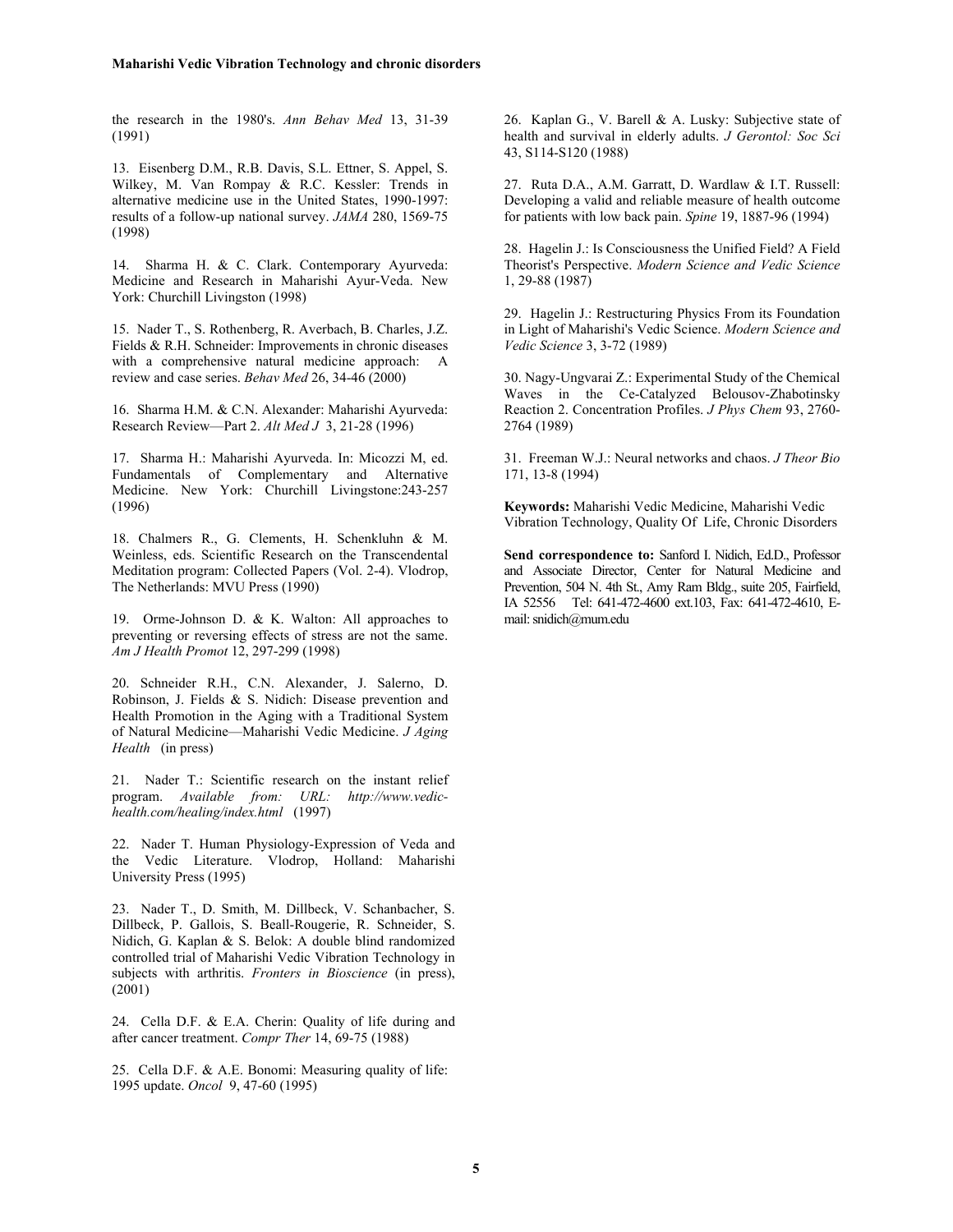**Table 1.** Change in Frequency and Intensity of Discomfort, Disabling Effects in Daily Activity, Mental Health, and Vitality

| <b>Factor</b>                         | N   | <b>Pretest</b>  | <b>Posttest</b> | t-test | p value |
|---------------------------------------|-----|-----------------|-----------------|--------|---------|
|                                       |     | <b>Mean±SD</b>  | <b>Mean</b> ±SD |        |         |
| Frequency of<br>Discomfort<br>or Pain | 254 | $3.81 \pm 1.13$ | $2.85 \pm 1.14$ | 13.37  | .000001 |
| Intensity of<br>Discomfort<br>or Pain | 277 | $3.21 \pm 0.95$ | $2.59 \pm 1.02$ | 11.16  | .000001 |
| Disabling<br>Effect in<br>Activity    | 275 | $2.55 \pm 1.19$ | $2.02 \pm 1.07$ | 8.94   | .000001 |
| Mental<br>Health                      | 87  | $4.22 \pm 0.98$ | $4.62 \pm 0.91$ | 5.19   | .000001 |
| Vitality                              | 87  | $3.32 \pm 1.11$ | $3.75 \pm 1.00$ | 4.02   | .000125 |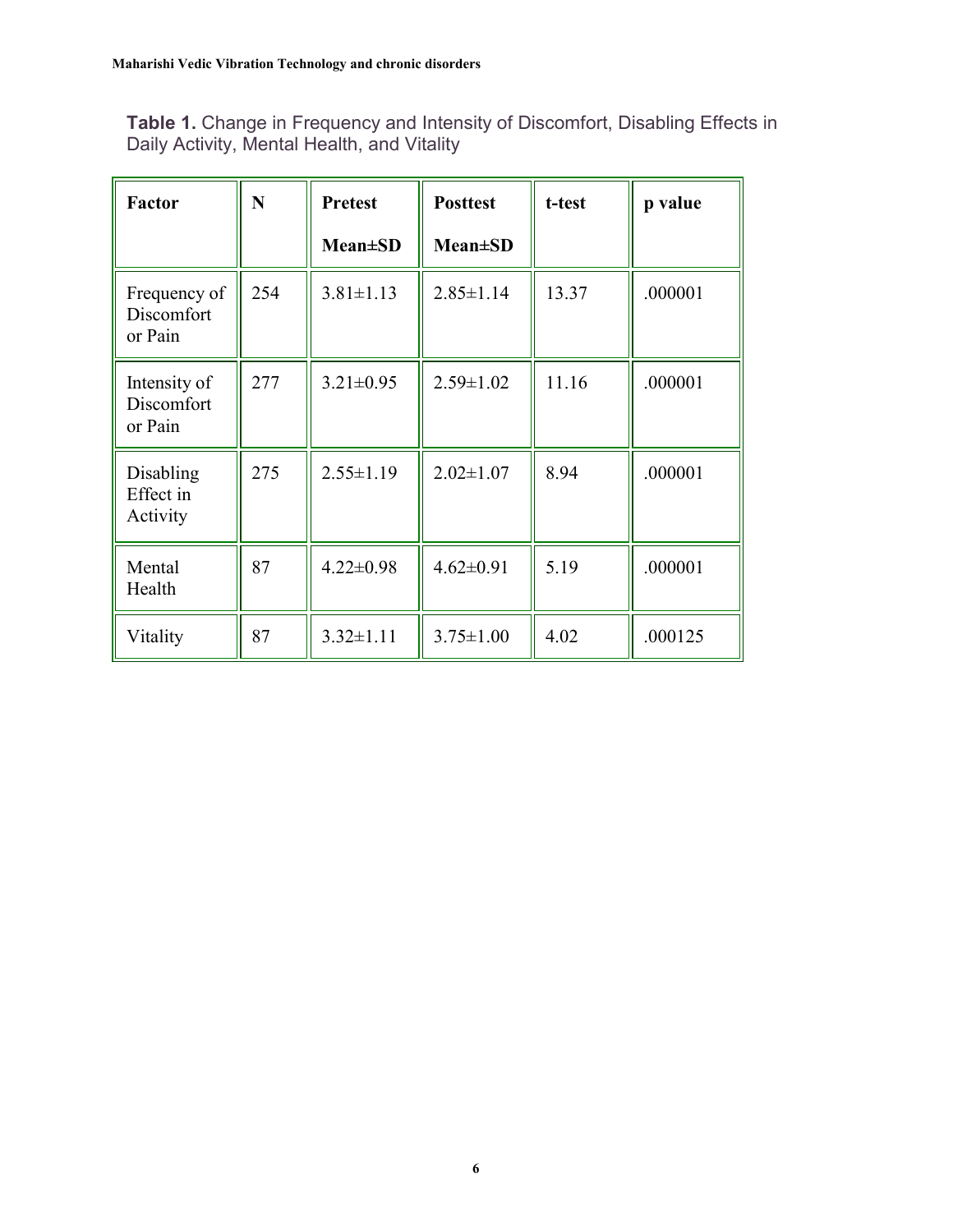**Table 2.** Contribution of Change in Frequency and Intensity of Discomfort and Disabling Effects in Activity to Subjects' Reported Improvement in Chronic Illness

| Disease Category       | Change in Quality of<br>Life Variable | Correlation With<br>Global<br>Improvement | Multiple<br>Correlation, R |
|------------------------|---------------------------------------|-------------------------------------------|----------------------------|
| All disorders          | Frequency                             | $-.307$ ***                               | $.336***$                  |
| $(N=252)$              | Intensity                             | $-.309$ ***                               |                            |
|                        | Disabling effects                     | $-.253$ ***                               |                            |
| All disorders:         | Frequency                             | $-.263*$                                  | $.489**$                   |
| Severe and very severe | Intensity                             | $-.330**$                                 |                            |
| cases only $(N=61)$    | Disabling effects                     | $-424$ ***                                |                            |